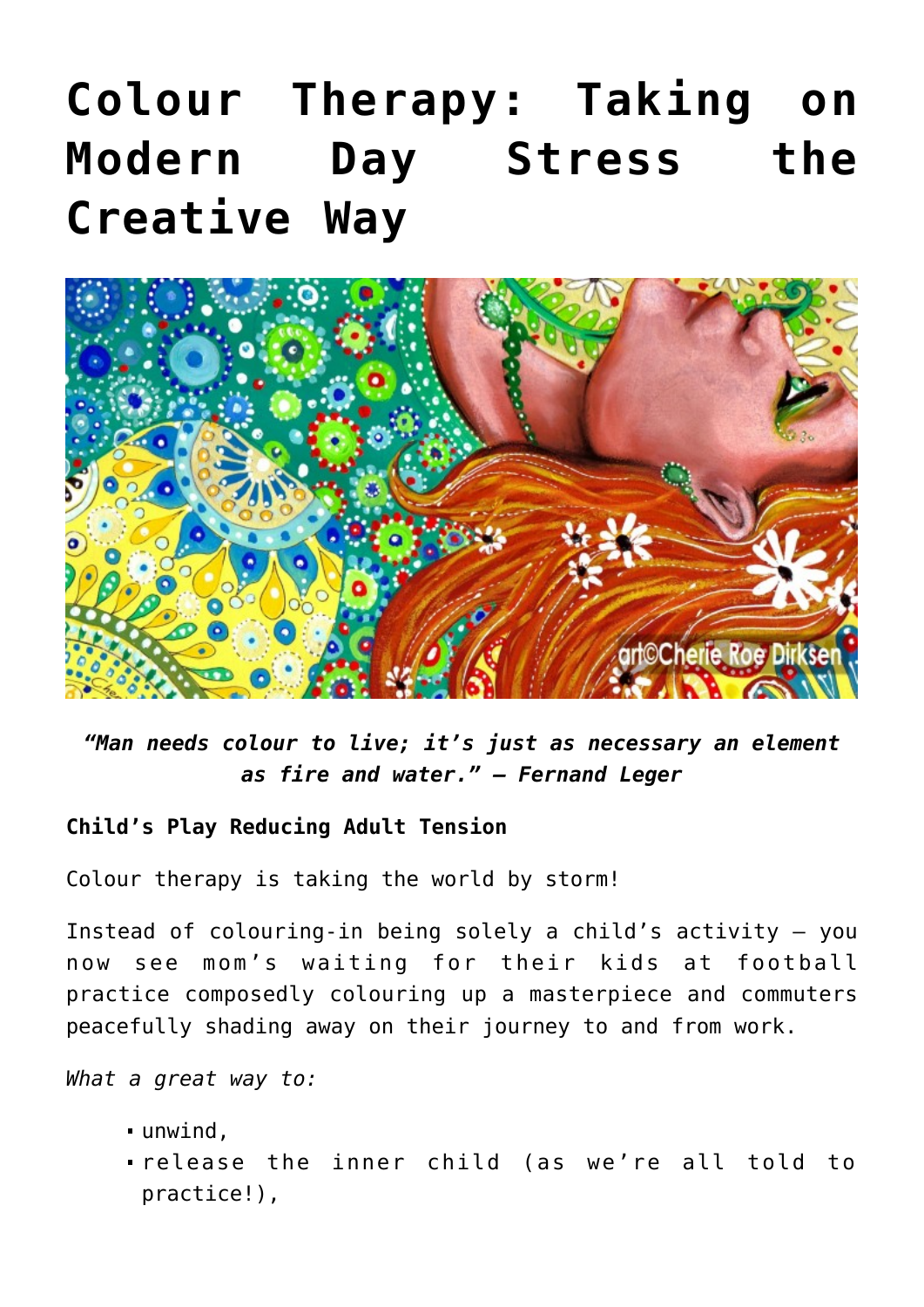- meditate ('cause you go into that still place when you're zoning out with those crayons) and
- qet creative!

Check out this link if you haven't been part of this global phenomenon yet: **[Join the Adult Colouring Craze](https://www.supermommyclub.com/adult-colouring-pages/)**

## **Gaining Better Insight of the Spectrum**

7 colours make up our spectrum and each colour has healing qualities (especially poignant as each colour relates to our chakra system). There is no coincidence that we are attracted to certain colours at certain times in our lives.

**[Read more about life's little synchronicities HERE](https://consciouslifenews.com/weird-little-synchronicities-actually-be-bomb/1191497/)**.

Let's take a look at what each colour is trying to tell us or gift us with:

- 1. **BLUE** is calming, soothing, relaxing, healing and harmonious. It also relates to our throat chakra and communication, so it has strong attributes of tact, loyalty and trust. Some people have even reported it to increase their sense of happiness instead of the stereotypical connotation of feeling 'blue'.
- 2. **YELLOW** relates to life energy like that of the sun. It is a colour that induces creativity, awakening, inspiration, intelligence, optimism and action. It is associated with the solar plexus chakra and the heightening of mental clarity.
- 3. **RED** is confident, energetic, determined, spontaneous and courageous. It is the colour of our root or base chakra. Red is warm and fiery and can ignite a pioneering spirit.
- 4. **ORANGE** is best associated with self respect. It harbours all the positive aspects of healthy independence as well as the ability to be sociable, balanced, constructive, self-confident, enthusiastic and creative. It is the colour of our sacral chakra.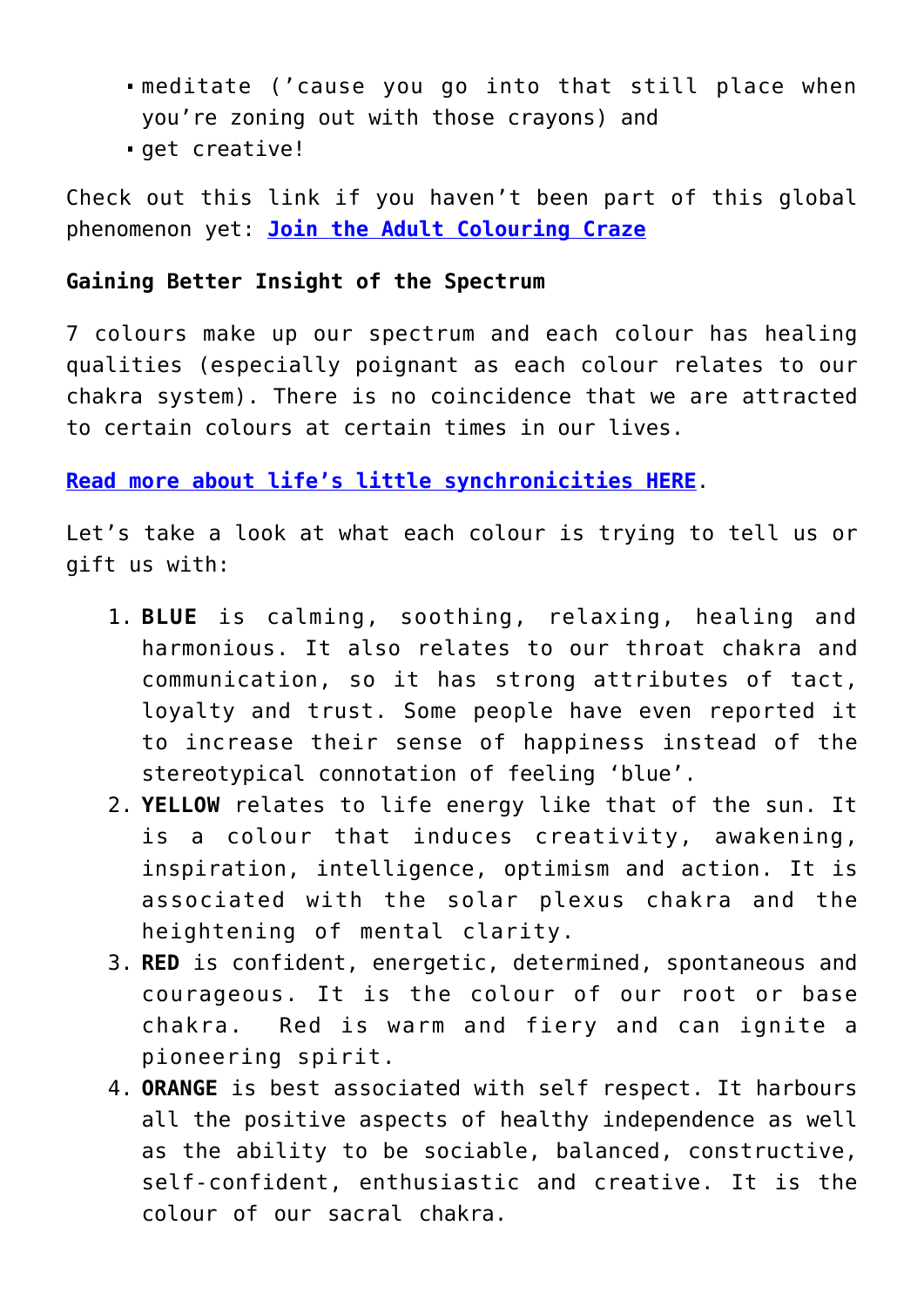- 5. **VIOLET/PURPLE** is about self-awareness, self-knowledge, spirituality and our reverence for life. It is the colour of our crown chakra — our gateway to divine, spiritual connection.
- 6. **GREEN** relates to love which is no wonder it is the colour of our heart chakra. Green is the love of nature and all beings (including ourselves), compassion, understanding, adaptability and generosity.
- 7. **INDIGO** is our innate sense of responsibility. It is our sense of oneness, faith, devotion and our intuition. The 'seat of our soul' or third eye chakra is indigo.

Colour isn't exclusively for the artistically gifted. There are numerous ways we express colour in our lives — from the way we dress/do our make-up each morning to how we garden or decorate our homes.

Now that you have a better understanding of colour and how it gives flavor, fervor and joy to our lives, why not try a little colour therapy with these 2 FREE designs? **[CLICK HERE](https://consciouslifenews.com/creative-relieve-stress-benefit-color-therapy-today/1190866/) [\(scroll dow, click and save/print\).](https://consciouslifenews.com/creative-relieve-stress-benefit-color-therapy-today/1190866/)**

If you want to know more about colours and colour therapy, visit **[Colour Therapy Healing](https://www.colourtherapyhealing.com/)** for some great info.



**Cherie Roe Dirksen** is a self-empowerment author and multi-media artist from South Africa.

To date, she has published 3 self-help and motivational books and brings out weekly inspirational blogs at her site [www.cherieroedirksen.com](https://www.cherieroedirksen.com/). Get stuck into finding your passion, purpose and joy by downloading some of those books gratis when